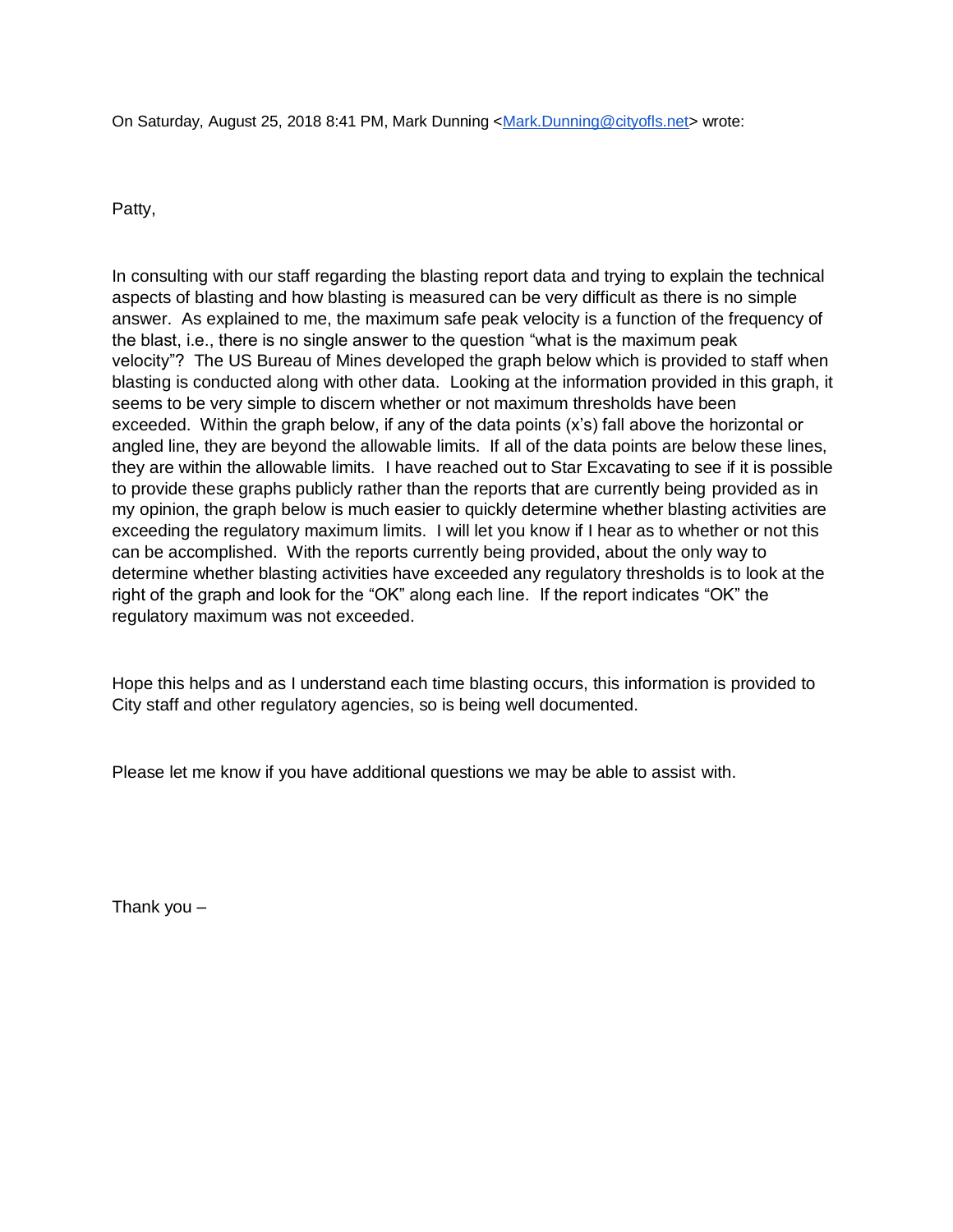

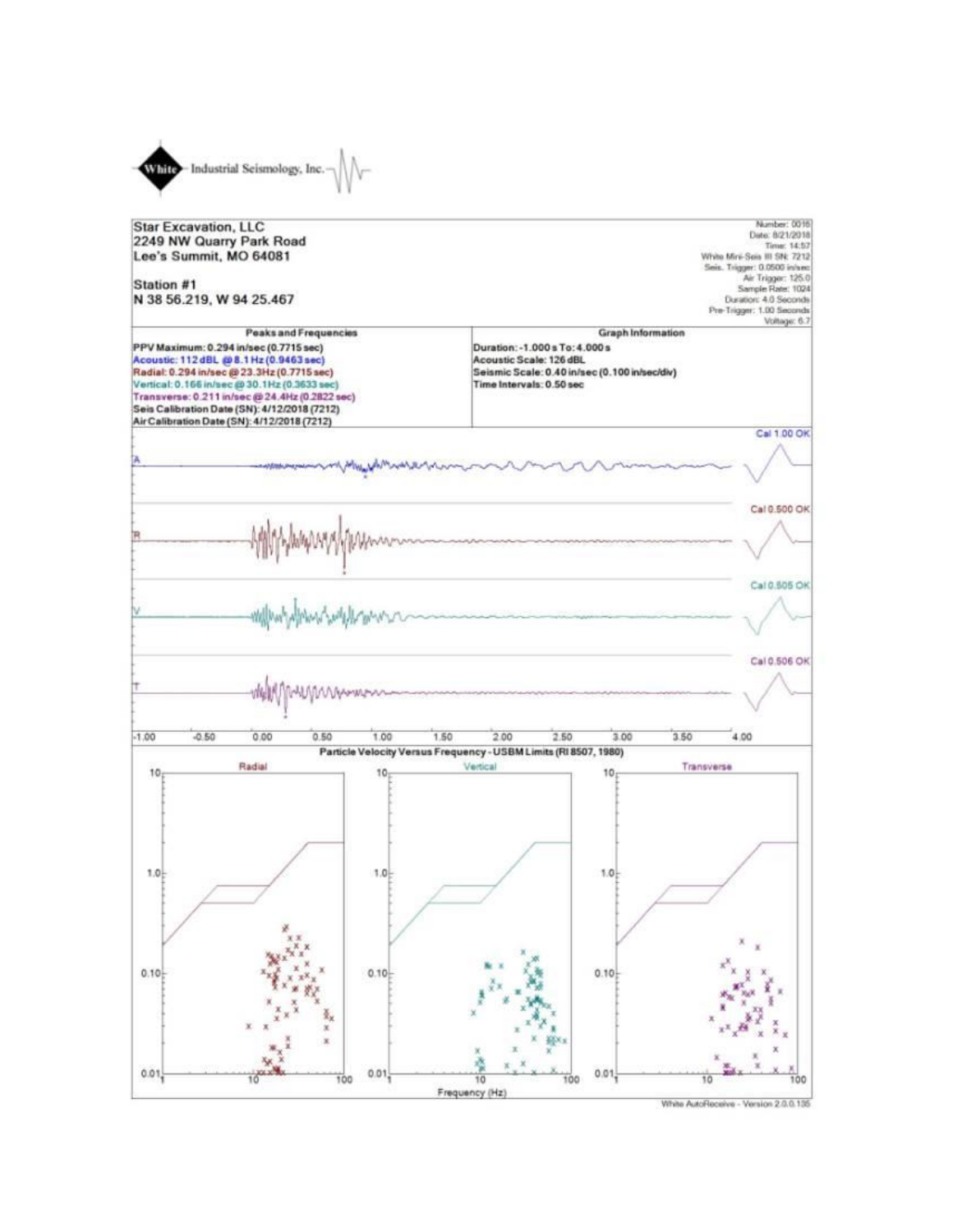**From:** Mark Dunning **Sent:** Thursday, August 23, 2018 7:45 AM **To:** 'Patty Denny'; Sam Mahlstadt **Cc:** Stephen Arbo; [dwh3tom6@sbcglobal.net;](mailto:dwh3tom6@sbcglobal.net) Rick Poeschl; Jim Eden; Michael Anderson; Bill Baird; Craig Faith; Trish Carlyle **Subject:** RE: Follow-up to May 29th Bent Tree Bluffs informational meeting on land reclamation/blasting

Patty,

I have been informed that the blasts that took place on August 21<sup>st</sup> did not exceed regulatory thresholds. I am working with our folks who have much more familiarity with blasting and seismic readings/reports and intend on providing more details as to how to read and interpret the data so everyone has a better understanding of the information being provided and will try to clarify what the upper limit is for the blasting activities.

Thank you for providing these concerns and allowing us to review and respond.

**From:** Patty Denny [mailt[o:pden3@att.net\]](mailto:pden3@att.net) **Sent:** Tuesday, August 21, 2018 10:18 PM **To:** Mark Dunning; Sam Mahlstadt **Cc:** Stephen Arbo; [dwh3tom6@sbcglobal.net;](mailto:dwh3tom6@sbcglobal.net) Rick Poeschl; Jim Eden; Michael Anderson; Bill Baird; Craig Faith; Trish Carlyle **Subject:** Re: Follow-up to May 29th Bent Tree Bluffs informational meeting on land reclamation/blasting

## **\*\*\* This email is from an external source, use caution before clicking on links or opening attachments. \*\*\***

Mark,

After our May 29th meeting, you mentioned that you thought there was an upper limit for the vibrations from the blasts. Did you find out what that upper limit was? Today's blast was the most powerful yet. Many Bent Tree Bluffs homeowners felt it and commented how powerful it was. It not only rattled the homes, it rattled the residents, their children, and their pets.

Please review the statistics from today's blast and confirm it did not exceed government regulations. Also, please let me know what that limit is.

Thanks for your continued support on this important issue.

Patty Denny

BTB Treasurer